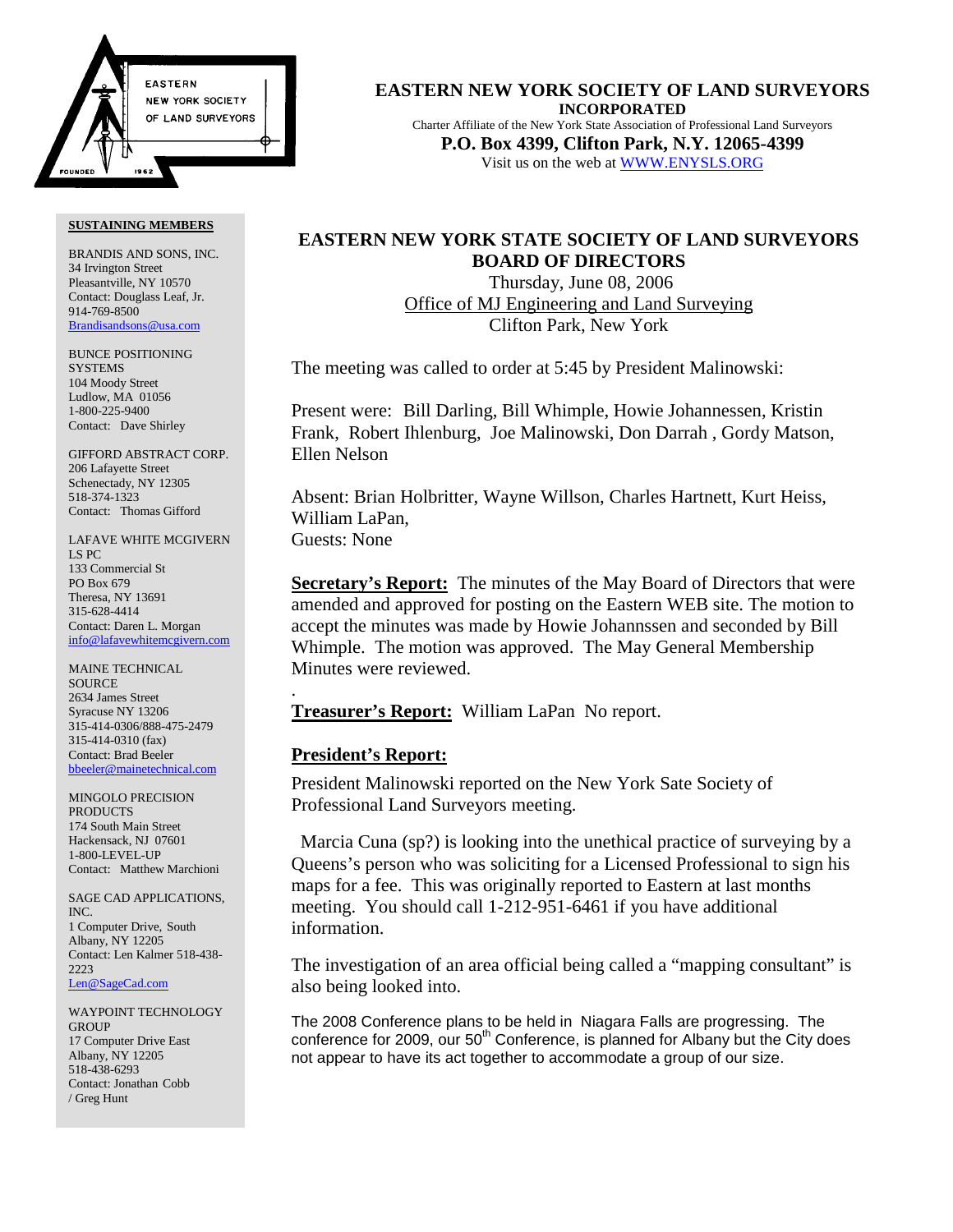BRANDIS AND SONS, INC. 34 Irvington Street Pleasantville, NY 10570 Contact: Douglass Leaf, Jr. 914-769-8500 Brandisandsons@usa.com

BUNCE POSITIONING **SYSTEMS** 104 Moody Street Ludlow, MA 01056 1-800-225-9400 Contact: Dave Shirley

GIFFORD ABSTRACT CORP. 206 Lafayette Street Schenectady, NY 12305 518-374-1323 Contact: Thomas Gifford

LAFAVE WHITE MCGIVERN LS PC 133 Commercial St PO Box 679 Theresa, NY 13691 315-628-4414 Contact: Daren L. Morgan info@lafavewhitemcgivern.com

MAINE TECHNICAL SOURCE 2634 James Street Syracuse NY 13206 315-414-0306/888-475-2479 315-414-0310 (fax) Contact: Brad Beeler bbeeler@mainetechnical.com

MINGOLO PRECISION PRODUCTS 174 South Main Street Hackensack, NJ 07601 1-800-LEVEL-UP Contact: Matthew Marchioni

SAGE CAD APPLICATIONS, INC. 1 Computer Drive, South Albany, NY 12205 Contact: Len Kalmer 518-438- 2223 Len@SageCad.com

WAYPOINT TECHNOLOGY **GROUP** 17 Computer Drive East Albany, NY 12205 518-438-6293 Contact: Jonathan Cobb / Greg Hunt

A THANK YOU was offered to Richard Bennett, PLS for his presentation at the May General Membership Meeting.

The Colvin dedication ceremony went well. Thank you to Charles Hartnett, PLS for his remarks and to the Lutheran Church for their hospitality. The press coverage was good with a short news clip aired on several of the local stations.

Joe also reported that he attended the Legislative Reception.

## **Executive Vice President's Report:** Bill Darling No Report

**Vice President's Report:** Bill Whimple is trying to contact the Safety Project Video production people he had reported about at last months meeting.

(http://www.pobonline.com/CDA/Archives or [23505@msn.com](mailto:23505@msn.com) (NSPS Technical Certification Board) for more information)

### **COMMITTEE REPORTS:**

STANDING COMMITTEES -----Constitution & By-laws: Chuck Lent, Chair No Report.

Continuing Education: Chuck Lent, Chair / Jody Lounsbury No Report.

Ethics & Business Practice: Richard Bennett, Chair, Don Darrah, Howie Johannessen, Jim Vianna No Report

Finance: Bill Darling, Chair No Report.

Legislative Committee: Ellen Nelson, Chair Howie Johannessen – Ellen passed out a lengthy listing of current legislation as reported through June 2006. Noted with discussion were A0715 that deals with notification of adjoiners when issues arise with conflicts in tax maps, adjacent surveys and deeds and A0218/S02081 that would change the definition of freshwater wetlands; DEC authority over wetlands One (1) acres or more; and removes the "DEC Wetland Map" requirement. ( This bill has passed the Assembly). It was suggested that Ellen explain how bills proceed through the Legislative process and become law at our next general meeting. The list of bills and links to their status will continue to be added to our Web Site. Membership: Gordon Matson, Chair – No Report.

Program: Bill Whimple, Chair, Charlie Hartnett Bill is setting up future programs about the New York State GPS Base Station system, GIS and the internet, a survey of the New York Vermont

## **EASTERN NEW YORK SOCIETY OF LAND SURVEYORS, INC.**

| President: Joseph G. Malinowski                                                              | Joseph Malinowski      | 2007 | <b>Bill Darling</b>     | 2008 | <b>Don Darrah</b>                        | 2009 |  |
|----------------------------------------------------------------------------------------------|------------------------|------|-------------------------|------|------------------------------------------|------|--|
| <b>Executive Vice-President: Bill Darling</b>                                                | <b>Ellen Nelson</b>    | 2007 | <b>Charlie Hartnett</b> | 2008 | C. Howard Johannessen                    | 2009 |  |
| Vice-President: William Whimple                                                              | <b>William Whimple</b> | 2007 | <b>Robert Ihlenburg</b> | 2008 | <b>Gordon Matson</b>                     | 2009 |  |
| Secretary: Robert J. Ihlenburg                                                               | <b>Kurt Heiss</b>      | 2007 | <b>Wavne Willson</b>    | 2008 | <b>Kristin Frank</b>                     | 2009 |  |
| Treasurer: William S. LaPan                                                                  |                        |      |                         |      | <b>Past President - Brian Holbritter</b> |      |  |
| Director N.Y. State Assoc. of Professional Land Surveyors - Joseph Malinowski (518) 371-0799 |                        |      |                         |      |                                          |      |  |

**Director N.Y. State Assoc. of Professional Land Surveyors - Bill Darling (518) 279-9726** President's Address - 1279 Van Antwerp Road, Schenectady, NY 12309 jmalinowski@mjels.com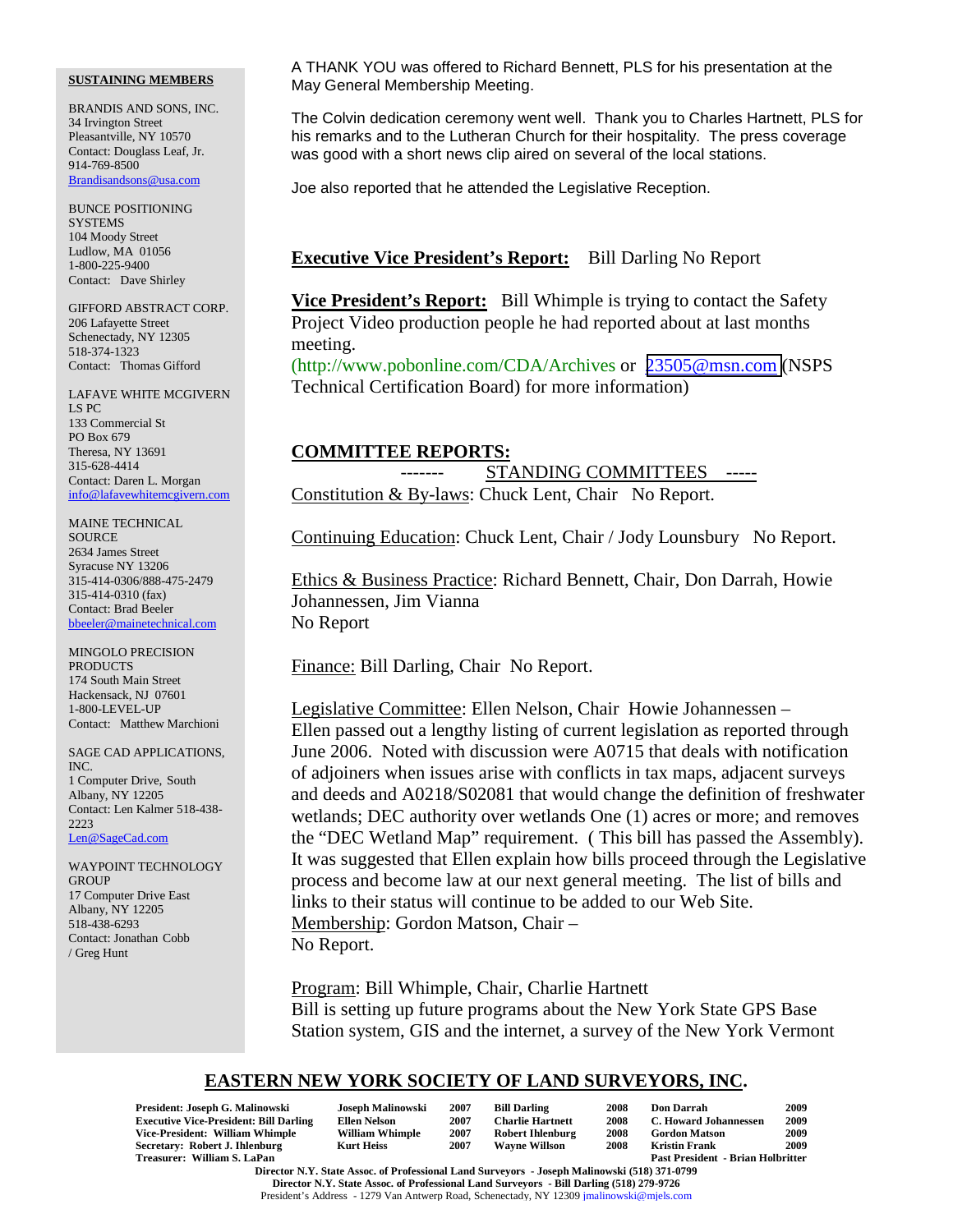BRANDIS AND SONS, INC. 34 Irvington Street Pleasantville, NY 10570 Contact: Douglass Leaf, Jr. 914-769-8500 Brandisandsons@usa.com

BUNCE POSITIONING **SYSTEMS** 104 Moody Street Ludlow, MA 01056 1-800-225-9400 Contact: Dave Shirley

GIFFORD ABSTRACT CORP. 206 Lafayette Street Schenectady, NY 12305 518-374-1323 Contact: Thomas Gifford

LAFAVE WHITE MCGIVERN LS PC 133 Commercial St PO Box 679 Theresa, NY 13691 315-628-4414 Contact: Daren L. Morgan info@lafavewhitemcgivern.com

MAINE TECHNICAL SOURCE 2634 James Street Syracuse NY 13206 315-414-0306/888-475-2479 315-414-0310 (fax) Contact: Brad Beeler bbeeler@mainetechnical.com

MINGOLO PRECISION **PRODUCTS** 174 South Main Street Hackensack, NJ 07601 1-800-LEVEL-UP Contact: Matthew Marchioni

SAGE CAD APPLICATIONS, INC. 1 Computer Drive, South Albany, NY 12205 Contact: Len Kalmer 518-438- 2223 Len@SageCad.com

WAYPOINT TECHNOLOGY **GROUP** 17 Computer Drive East Albany, NY 12205 518-438-6293 Contact: Jonathan Cobb / Greg Hunt

State Line to be presented by Charles Hartnett, PLS and the Society for the Preservation of the Adirondacks.

Public Relations: Jim Vianna, Chair, Wayne Willson It was noted the two TV stations were present at the Colvin Plaque Dedication and short clips were aired on their new programs.

Scholastic Development, Scholarship: Brian Holibritter, Chair, Kurt Heiss, Ellen Nelson, Kristin Frank---

The committee will review the amounts of the scholarships we award with the Financial Committee.

Kristin Frank was added to the committee and will continue to try to find a more responsive contact at Paul Smith's College. Gordy Matson will be in the area of the College and will stop by the Career Placement Office to see if a more fluid channel of communication can be opened.

Technical information: This committee needs a chair and general members. No Report

### TEMPORARY COMMITTEES

Website: Kurt Heiss, Chair, Ellen Nelson – Kurt continues to add links to the legislative bills that affect the Society. He has added pictures of the Colvin Plaque dedication ceremony.

Nominating: NO REPORT

### **OLD Business:**

None

### **New Business:**

Eastern is taking the lead in the Sate Society in taping members to do workshops and is attempting to get other regionals to get involved. A report was received that GPS receives are being stolen at a higher rate than in the past. (It appears that they are being sent out of the country and being resold.)

The 2008 Conference is set for February 13 through 15 in Niagara Falls and will be held jointly with the Canadian Society of Land Surveyors A notification of "CERTIFIED FLOOD PLAIN MAPPER" course, to be held in Raleigh, North Carolina, was received.

On June 15 a second dues notice will go out by the State Office.

# **EASTERN NEW YORK SOCIETY OF LAND SURVEYORS, INC.**

| President: Joseph G. Malinowski                                                              | Joseph Malinowski      | 2007 | <b>Bill Darling</b>     | 2008 | <b>Don Darrah</b>                        | 2009 |
|----------------------------------------------------------------------------------------------|------------------------|------|-------------------------|------|------------------------------------------|------|
| <b>Executive Vice-President: Bill Darling</b>                                                | Ellen Nelson           | 2007 | <b>Charlie Hartnett</b> | 2008 | C. Howard Johannessen                    | 2009 |
| Vice-President: William Whimple                                                              | <b>William Whimple</b> | 2007 | <b>Robert Ihlenburg</b> | 2008 | <b>Gordon Matson</b>                     | 2009 |
| Secretary: Robert J. Ihlenburg                                                               | <b>Kurt Heiss</b>      | 2007 | <b>Wavne Willson</b>    | 2008 | <b>Kristin Frank</b>                     | 2009 |
| Treasurer: William S. LaPan                                                                  |                        |      |                         |      | <b>Past President - Brian Holbritter</b> |      |
| Dinastin M. M. Ctris, Alana, of Durfand Land, Common and Transl. M. Burnsell (510) 251-0500. |                        |      |                         |      |                                          |      |

**Director N.Y. State Assoc. of Professional Land Surveyors - Joseph Malinowski (518) 371-0799 Director N.Y. State Assoc. of Professional Land Surveyors - Bill Darling (518) 279-9726** President's Address - 1279 Van Antwerp Road, Schenectady, NY 12309 jmalinowski@mjels.com